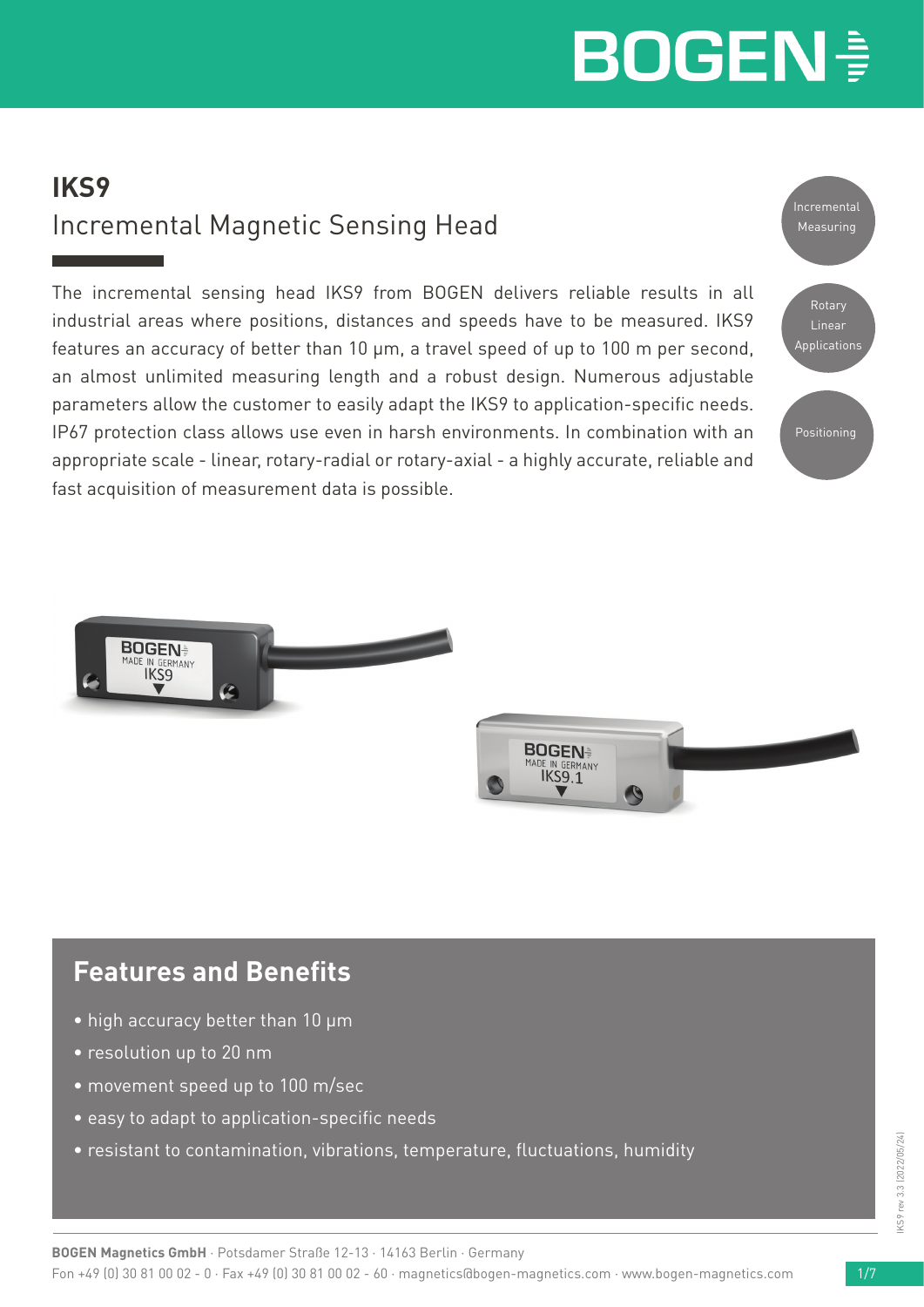#### **Features**

| resolution                                          | $0.02 - 1250 \mu m$ (depending on pole pitch)                                    |  |  |
|-----------------------------------------------------|----------------------------------------------------------------------------------|--|--|
| max. movement speed                                 | up to 100 m/s (depending on pole pitch, resolution and maximum output frequency) |  |  |
| energy consumption (without load)                   | $< 65 \text{ mA}$ (UB = $5 \text{ V}$ )                                          |  |  |
| operating temperature                               | $-20$ to $+70$ °C                                                                |  |  |
| storage temperature                                 | $-20$ to $+80$ °C                                                                |  |  |
| protection class                                    | IP67                                                                             |  |  |
| LED <sup>(1)</sup>                                  | green LED: set up ok                                                             |  |  |
|                                                     | red LED: error mode see order codes page 6                                       |  |  |
|                                                     | resolution/interpolation                                                         |  |  |
|                                                     | interface                                                                        |  |  |
|                                                     | length of reference pulse                                                        |  |  |
| adjustable parameters <sup>(2)</sup>                | frequency                                                                        |  |  |
|                                                     | LED mode                                                                         |  |  |
|                                                     | hysteresis                                                                       |  |  |
|                                                     | counting direction                                                               |  |  |
|                                                     | without cable and connector                                                      |  |  |
|                                                     | IKS9: 6,5 g                                                                      |  |  |
| weight                                              | IKS9.1: 17,5 g                                                                   |  |  |
|                                                     | cable: drag chain quality (T2): approx. 24 g/m                                   |  |  |
| max. tightening torque for M3 screws <sup>(*)</sup> | $0.4$ Nm $(3.5$ lbf in]                                                          |  |  |

(1) for additional information please see LED mode page 6

<sup>(2)</sup> with optional programming device and software

(\*) lbf in = poundforce inch

### **Resolution and Speed**

#### Default Values at Output Frequency F = 1000 kHz

| Pole Pitch | Resolution | Max. Movement Speed |
|------------|------------|---------------------|
| $P$ [mm]   | $R$ [µm]   | Vmax [m/s]          |
| 0.5        | 0.25       |                     |
|            | 0.5        |                     |
|            |            |                     |
| 2.54       | $\cap$     | 5.08                |
|            | 2.5        | 1 Ր                 |

#### **Sensing Head Variants**

| Pole pitch                   | $0.5$ mm; 1 mm; 2 mm; 2.54mm; 5 mm                                                              |  |  |
|------------------------------|-------------------------------------------------------------------------------------------------|--|--|
| Reference                    | Reference chip for 2nd track (except for 0.5 mm pole pitch) or periodically from the pole pitch |  |  |
| Supply voltage               | $5V + 5\%$                                                                                      |  |  |
|                              | 24 V on request                                                                                 |  |  |
| Interface (without load)     | RS422 (0 to 5 V)                                                                                |  |  |
|                              | Push-Pull TTL (0 - 5 V)                                                                         |  |  |
| Cable length of sensing head | $0.1 - 6$ m                                                                                     |  |  |
|                              | standard: 2 m                                                                                   |  |  |
|                              | D-SUB 9 (male)                                                                                  |  |  |
|                              | D-SUB 15 (male)                                                                                 |  |  |
| Connector                    | D-SUB 25 (female)                                                                               |  |  |
|                              | D-SUB 15 HD (male)                                                                              |  |  |
|                              | Customer specific connector                                                                     |  |  |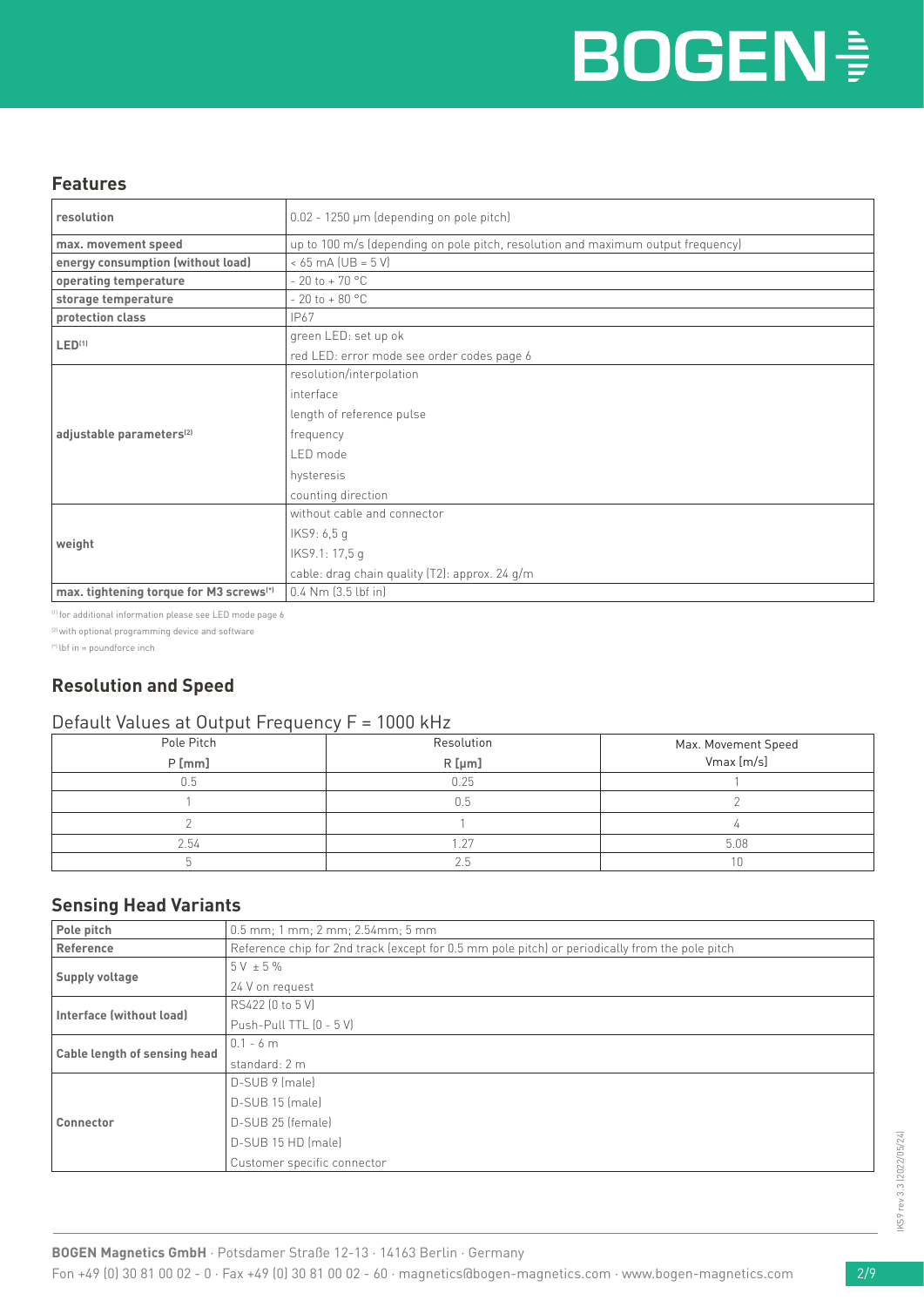### **Output Circuit**





maximum of 50 mA per channel at a supply voltage of 5 V



<sup>(2)</sup> phase shift A and B  $90^{\circ}$  ±  $10^{\circ}$  electrical

<sup>(3)</sup> signal period depending on the reference track pattern or as a periodic reference depending on pole pitch

Z: length default is 50 counts

### **Output Signals**

| signals                | $-\cdot$ / $-$<br>$\overline{\phantom{a}}$                                                                          |  |  |
|------------------------|---------------------------------------------------------------------------------------------------------------------|--|--|
| signal error indicator | high impedance on all output signals (A, /A, )<br>/ H<br>Н.<br>$-$<br>$\overline{\phantom{a}}$<br>$\sim$ , $\sim$ , |  |  |
|                        |                                                                                                                     |  |  |

avoid EMI please connect housing or threaded bushing to protective earthing!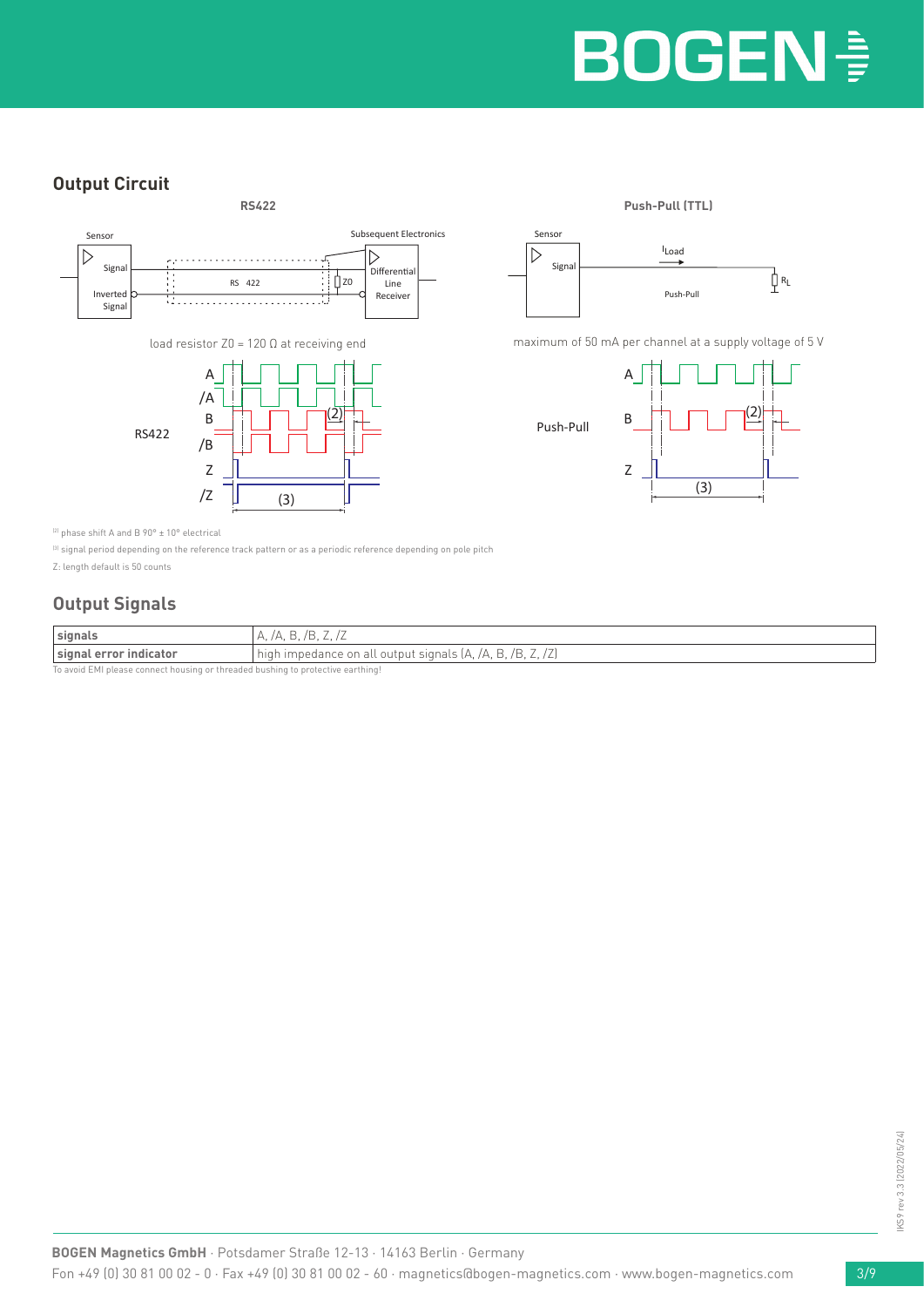#### **Further Selection (Ordering Parameters)**

| pole pitch  |             |                | resolution | resolution  |              |            |                                              |       |                                            |                |                |        |
|-------------|-------------|----------------|------------|-------------|--------------|------------|----------------------------------------------|-------|--------------------------------------------|----------------|----------------|--------|
|             |             | P[mm]          |            |             | $R$ [µm]     | Rdpi [dpi] | maximum output frequency per channel F [kHz] |       |                                            |                |                |        |
| 0.5         | 1           | $\overline{2}$ | 2.54       | 5           |              |            | 3500                                         | 1750  | 1000                                       | 500            | 100            | 60     |
|             |             |                | [0.1 in]   |             |              |            |                                              |       | max. movement speed $V_{\text{max}}$ [m/s] |                |                |        |
|             |             |                |            | $\times$    | 1250         | 20.32      | >100                                         | >100  | >100                                       | >100           | >100           | >100   |
|             |             | $\mathsf X$    |            | X           | 500          | 50.8       | >100                                         | >100  | >100                                       | >100           | >100           | >100   |
|             | $\times$    | $\mathsf X$    |            | X           | 200          | 127        | >100                                         | >100  | >100                                       | >100           | 80             | 48     |
| $\mathsf X$ | $\mathsf X$ | $\mathsf X$    |            | $\times$    | 100          | 254        | >100                                         | >100  | >100                                       | >100           | 40             | $24\,$ |
|             |             | $\mathsf X$    |            |             | 80           | 317.5      | >100                                         | >100  | >100                                       | >100           | 32             | 19.2   |
| Χ           | $\times$    | $\mathsf X$    |            | $\times$    | 62.5         | 406.4      | >100                                         | >100  | >100                                       | >100           | 25             | 15     |
| X           | X           | Χ              |            | X           | 50           | 508        | >100                                         | >100  | >100                                       | >100           | 20             | 12     |
|             | X           | $\mathsf X$    |            | X           | 40           | 635        | >100                                         | >100  | >100                                       | 80             | 16             | 9.6    |
| X           | X           | $\times$       |            | $\times$    | 25           | 1016       | >100                                         | >100  | >100                                       | 50             | 10             | 6      |
| X           | Χ           | Χ              | $\chi$     | $\times$    | 20           | 1270       | >100                                         | >100  | 80                                         | 40             | $\,8\,$        | 4.8    |
| X           | X           | $\times$       |            | $\times$    | 12.5         | 2032       | >100                                         | 87.5  | 50                                         | 25             | 5              | 3      |
| X           | X           | X              | $\times$   | $\times$    | 10           | 2540       | >100                                         | 70    | 40                                         | 20             | 4              | 2.4    |
| $\mathsf X$ | $\mathsf X$ | $\mathsf X$    | $\times$   | $\times$    | 5            | 5080       | 70                                           | 35    | 20                                         | 10             | $\overline{2}$ | 1.2    |
| X           | X           | $\chi$         | $\times$   | $\times$    | 4            | 6350       | 56                                           | 28    | 16                                         | 8              | 1.6            | 0.96   |
| X           | X           | X              | $\times$   | X           | 2.5          | 10160      | 35                                           | 17.5  | 10                                         | 5              | 1              | 0.6    |
| X           | $\mathsf X$ | $\mathsf X$    | X          | $\times$    | $\mathbf{2}$ | 12700      | 28                                           | 14    | 8                                          | 4              | 0.8            | 0.48   |
| X           | X           | X              | X          | $\times$    |              | 25400      | 14                                           | 7     | 4                                          | $\overline{2}$ | 0.4            | 0.24   |
| X           | X           | $\times$       | $\times$   | $\times$    | 0.5          | 50800      | $7\overline{ }$                              | 3.5   | $\overline{2}$                             | $\mathbf{1}$   | 0.2            | 0.12   |
| X           | X           | X              | X          | X           | 0.25         | 101600     | 3.5                                          | 1.75  | $\mathbf{1}$                               | 0.5            | 0.1            | 0.06   |
| X           | X           | $\times$       | $\times$   | $\mathsf X$ | 0.125        | 203200     | 1.75                                         | 0.875 | 0.5                                        | 0.25           | 0.05           | 0.03   |
| X           | X           | $\times$       | $\times$   |             | 0.05         | 508000     | 0.7                                          | 0.35  | 0.2                                        | 0.1            | 0.02           | 0.012  |
| X           | X           |                |            |             | 0.02         | 1270000    | 0.28                                         | 0.14  | 0.08                                       | 0.04           | 0.008          | 0.0048 |

table 1: maximum output frequency and speed as a function of pole pitch and resolution

#### **Definition**

| pole pitch P                           | available 0.5; 1; 2; 2.54 and 5 mm                          |  |  |
|----------------------------------------|-------------------------------------------------------------|--|--|
| resolution R                           | resolution is after four-edge analyses<br>$R = P / Rf$      |  |  |
| resolution Rdpi [dpi]                  | Rdpi = 25400 / R                                            |  |  |
| resolution factor Rf                   | resolution factor available from 4 to 65536 in steps of one |  |  |
| maximum output frequency per channel F | available from 60 kHz to 3500 kHz                           |  |  |
| max. movement speed V <sub>max</sub>   | $V_{\text{max}}$ is limited by following conditions:        |  |  |
|                                        | 1. $V_{max} = 4 * F * R$                                    |  |  |
|                                        | 2. $V_{\text{max}} = P * 50$ kHz                            |  |  |
| interpolation                          | $=$ Rf / 4                                                  |  |  |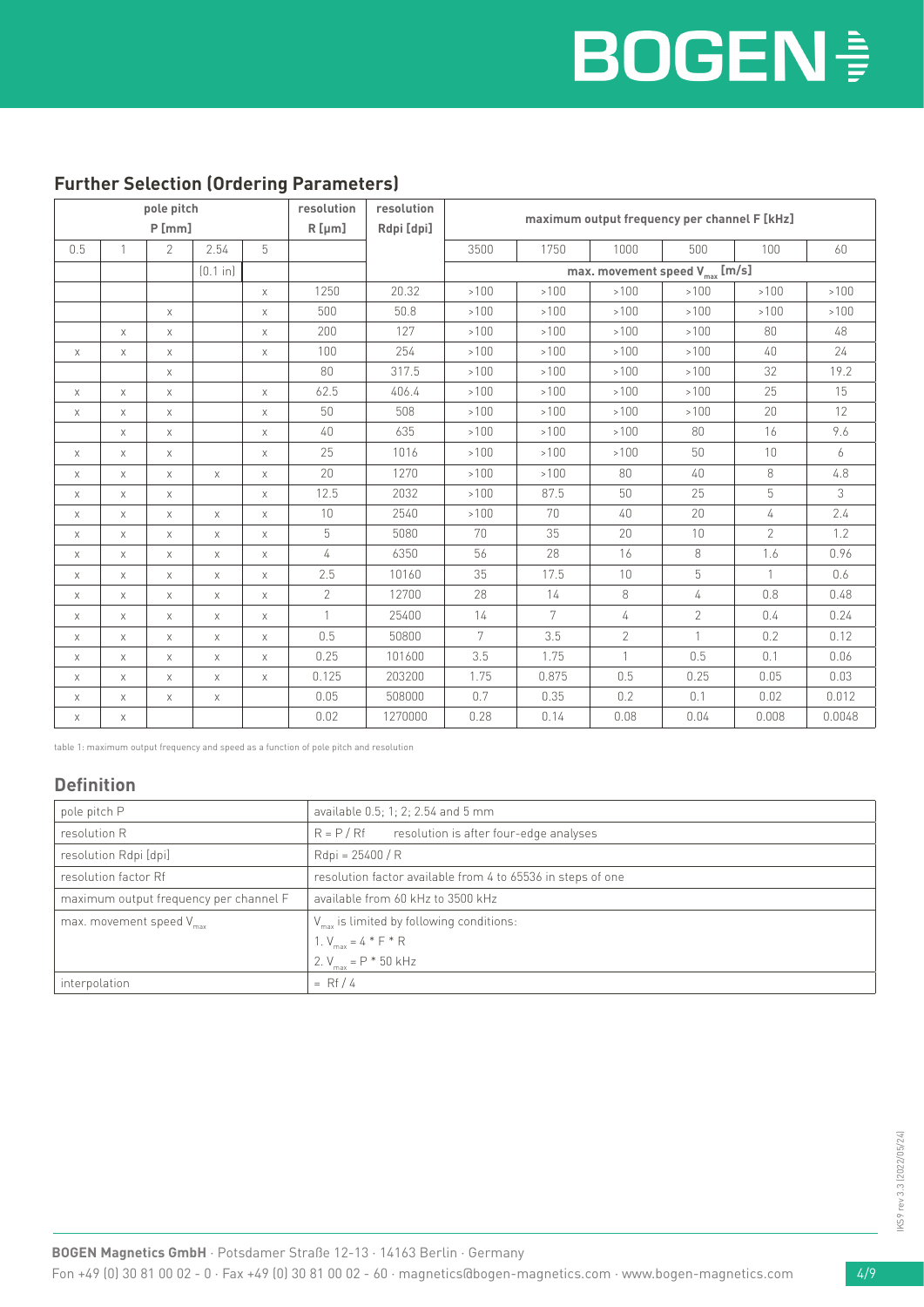### **LED Error Codes (Order Parameter E1)**

The amount of flashing signs of the red LED indicates the fault. It starts after a fast pulsed light.

The example displays a weak and fluctuating magnetic field (fault 2 and 3).

| LED flashing signs amount | description                                                                               |
|---------------------------|-------------------------------------------------------------------------------------------|
|                           | magnetic field strength is too high                                                       |
|                           | magnetic field strength is too low                                                        |
|                           | the range of the magnetic fluctuation is too large                                        |
|                           | output frequency is too high                                                              |
|                           | movement speed is too high                                                                |
|                           | movement speed is much too high (latched)                                                 |
| 7.8                       | movement speed too high for internal signal processing with current programming (latched) |
| 9.10.11                   | internal error 9, 10, 11 (latched)                                                        |

#### **Dimensions**



dimensions without tolerances: ± 0.1 mm; forward movement: in positive direction of X-axis; backward movement: in negative direction of X-axis.

### **Installation Tolerances for Linear Applications**



|               |                 |                | pole pitch       |                 |                 |
|---------------|-----------------|----------------|------------------|-----------------|-----------------|
|               | $0.5$ mm        | 1 mm           | $2 \, \text{mm}$ | $2.54$ mm       | 5 <sub>mm</sub> |
| $A$ [mm]      | $0.1$ to $0.25$ | $0.1$ to $0.5$ | $0.1$ to $1.0$   | $0.1$ to $1.25$ | $0.1$ to $2.5$  |
| $B^{[4]}[mm]$ | 2.5             | 2.5            | 2.5              | 2.5             | 2.5             |
| $B^{[5]}[mm]$ | 0.5             | 0.5            | 0.5              | 0.5             | 0.5             |
| G             | $0.5^\circ$     | $1^{\circ}$    | $1^{\circ}$      | $1^{\circ}$     | 10              |
| Н             | $3^{\circ}$     | $3^{\circ}$    | $3^{\circ}$      | $3^{\circ}$     | $3^{\circ}$     |
| F             | $3^{\circ}$     | $3^{\circ}$    | $3^{\circ}$      | 3°              | $3^{\circ}$     |

(4) relative to 10 mm scale width (1-track)

<sup>(5)</sup> relative to 10 mm scale width (2-track)

H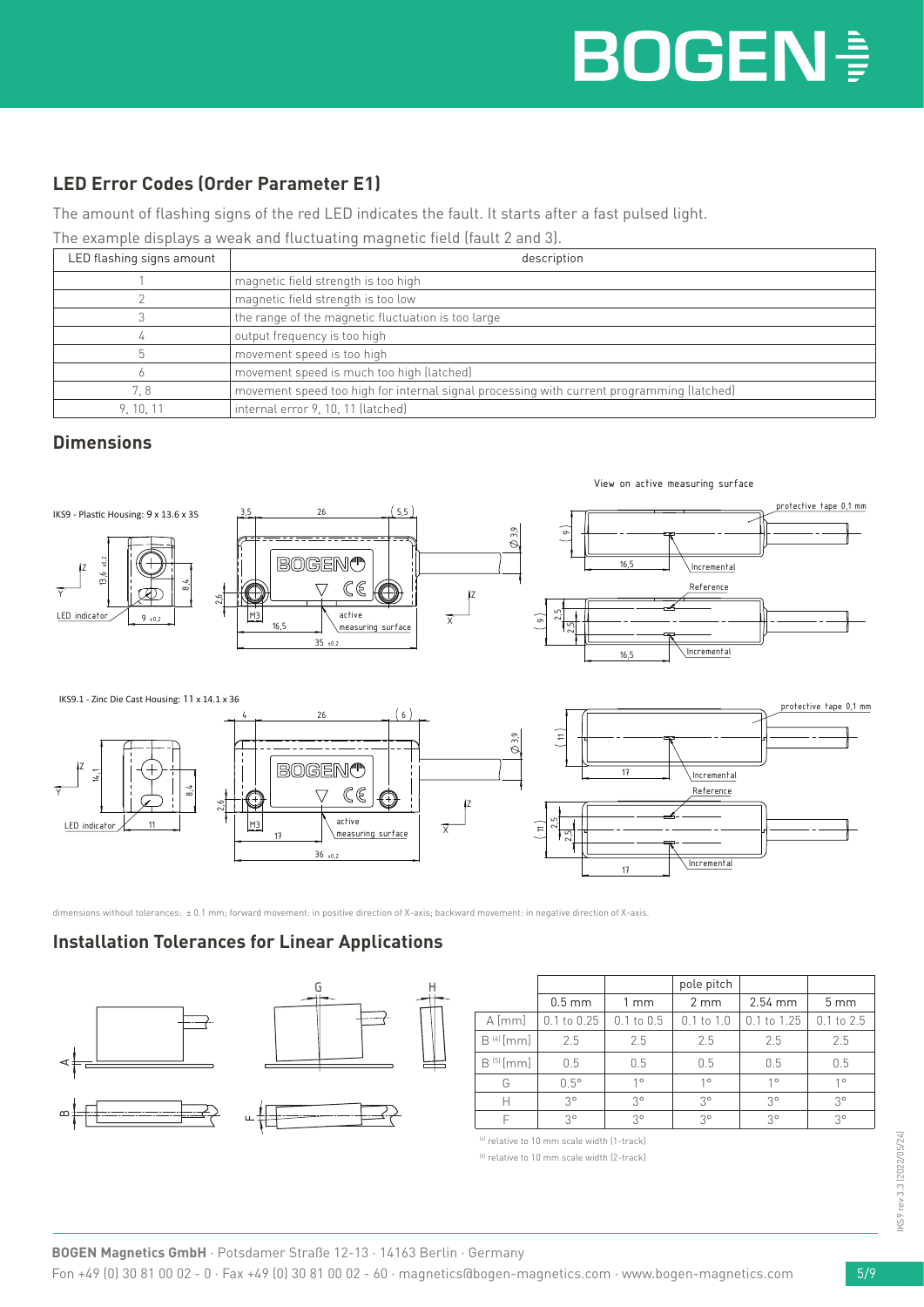#### **Pin Assignment**

| signal | colour | C <sub>3</sub><br>D-SUB 9 (male) | C4<br>D-SUB 15 (male) | C <sub>5</sub><br>D-SUB 25 (female) | C <sub>6</sub><br>D-SUB 15 HD (male) |
|--------|--------|----------------------------------|-----------------------|-------------------------------------|--------------------------------------|
| $V -$  | blue   |                                  |                       | $2 + 16(6)$                         |                                      |
| $V +$  | red    | 5                                |                       | $1 + 14(6)$                         |                                      |
| А      | brown  |                                  | 14                    | 3                                   | 14                                   |
| /A     | green  | 8                                | 6                     | 4                                   | <sup>6</sup>                         |
| B      | grey   |                                  | 13                    | Ō                                   | 13                                   |
| /B     | yellow |                                  | 5                     | 7                                   | 5                                    |
|        | pink   |                                  | 12                    | 17                                  | 12                                   |
| /2     | white  | 6                                | 4                     | 18                                  | 4                                    |
| shield |        | case                             | case                  | case                                | $case + 15$                          |



For detailed technical features on optional accessories such as rotary and linear scales please see separate data sheets.

### **Optional Accessory**

- programming unit for IKS9 [00053024]
- linear and rotary scales (for detailed information see separate data sheets)
	- » LMS: Linear magnetic scale from few mm to many meters
	- » LMSBI: Linear magnetic scale bar incremental for high accuracy applications
	- » RMSI: Rotary magnetic scale incremental in diameters from 10 mm to 1 m
	- » Recommended width without reference track: 5 mm, 6 mm, 8 mm, 10 mm
	- » Recommended width with reference track: 8 mm, 10 mm
	- » Available accuracy classes: A3, A10, A20, A40, A100
- available pole pitches: 0.5 mm, 1 mm, 2 mm, 2.54 mm, 5 mm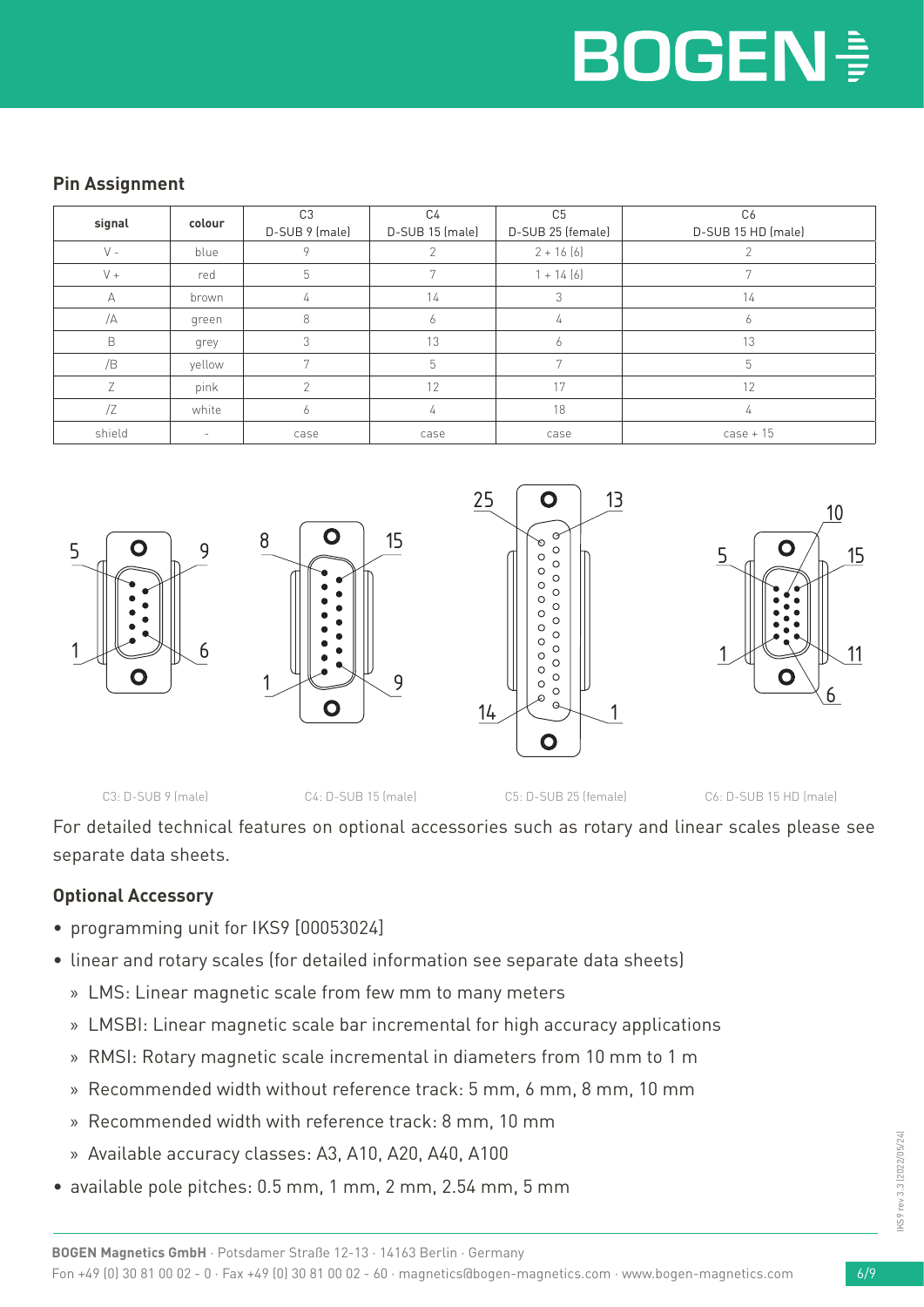#### **Order Code**

### **IKS9 W - Z P V D R F T L C E**

|    |                                      | Code <sup>[8]</sup> | Explanation <sup>[8]</sup>                                                                        |  |  |  |
|----|--------------------------------------|---------------------|---------------------------------------------------------------------------------------------------|--|--|--|
|    | width                                |                     | 9 mm (Plastic case)                                                                               |  |  |  |
| W  | [mm]                                 | .1                  | 11 mm (Metal case)                                                                                |  |  |  |
|    |                                      | Z1.50               | periodic reference signal from the pole pitch, length of reference signal 50 counts               |  |  |  |
|    |                                      | Z1.                 | periodic reference signal from the pole pitch, length of reference signal  counts [11]            |  |  |  |
| Ζ  | reference signal (9,10)              |                     | from reference marks (requires 2-track magnetic tape with incremental track and reference track), |  |  |  |
|    |                                      | Z2.                 | length of reference signal  counts [11]                                                           |  |  |  |
|    |                                      | P <sub>0.5</sub>    | 0.5 mm (not interoperable with Z2)                                                                |  |  |  |
|    |                                      | P1                  | 1mm                                                                                               |  |  |  |
| P  | pole pitch<br>[mm]                   | <b>P2</b>           | 2 <sub>mm</sub>                                                                                   |  |  |  |
|    |                                      | P2.54               | $2.54$ mm                                                                                         |  |  |  |
|    |                                      | P <sub>5</sub>      | $5 \, \text{mm}$                                                                                  |  |  |  |
| V  | supply voltage<br>[V]                | V <sub>5</sub>      | 5 V                                                                                               |  |  |  |
| D  |                                      | D <sub>1</sub>      | <b>RS422</b>                                                                                      |  |  |  |
|    | interface [9]                        | D <sub>3</sub>      | Push-Pull TTL                                                                                     |  |  |  |
|    |                                      | R0.25               | 0.25 µm (Standard for pole pitch 0.5 mm)                                                          |  |  |  |
|    |                                      | R <sub>0.5</sub>    | standard for pole pitch 1 mm                                                                      |  |  |  |
| R  | resolution $(9, *)$                  | R1                  | standard for pole pitch 2 mm                                                                      |  |  |  |
|    |                                      | R#                  | dpi (Standard for pole pitch 2.54 mm)                                                             |  |  |  |
|    |                                      | R2.5                | standard for pole pitch 5 mm                                                                      |  |  |  |
|    |                                      | R                   | other non-standard resolutions, see section "Resolution and Speed" in table 1 on page 2           |  |  |  |
|    | maximum output                       | F1000               | 1000 kHz                                                                                          |  |  |  |
| F  | frequency per channel<br>$(9)$ [kHz] | F                   | other non-standard output frequencies, see section "Resolution and Speed" in table 1 on page 2    |  |  |  |
| T. | cable type                           | T <sub>2</sub>      | drag chain quality (4 mm diameter)                                                                |  |  |  |
|    |                                      | T99                 | customer specific cable                                                                           |  |  |  |
|    |                                      | L1                  | 1 <sub>m</sub>                                                                                    |  |  |  |
| L  | cable length                         |                     | 3 <sub>m</sub>                                                                                    |  |  |  |
|    |                                      | L3                  |                                                                                                   |  |  |  |
|    | [m]                                  | $L_{\cdots}$        | m (maximum cable length: 6 m)                                                                     |  |  |  |
|    |                                      | C <sub>3</sub>      | D-SUB 9 (male)                                                                                    |  |  |  |
|    |                                      | C4                  | D-SUB 15 (male)                                                                                   |  |  |  |
| C  | connector                            | C <sub>5</sub>      | D-SUB 25 (female)                                                                                 |  |  |  |
|    | (others on request)                  | C6                  | D-SUB 15 HD (male)                                                                                |  |  |  |
|    |                                      | C99                 | customer specific connector                                                                       |  |  |  |
|    |                                      |                     | LED Green:<br>Low -> sufficient magnetic field                                                    |  |  |  |
|    |                                      | E <sub>0</sub>      | Bright -> best performance                                                                        |  |  |  |
|    |                                      |                     | LED RED:<br>Error signalization with LED on                                                       |  |  |  |
| E  | LED Mode [9]                         |                     | <b>LED Green:</b><br>Low -> sufficient magnetic field                                             |  |  |  |
|    |                                      | E1                  | <b>Bright -&gt; best performance</b>                                                              |  |  |  |

(8) standard parameters are bold

(9) user programmable parameters (optional IKS-Programming device necessary)

(10) if no index signal is needed, please do not connect pin "Z" an "/Z" on delivered connector

(11) length of index signal available from 1 to 256

(\*) R... for metric based pole pitches / R#... for inch based pole pitches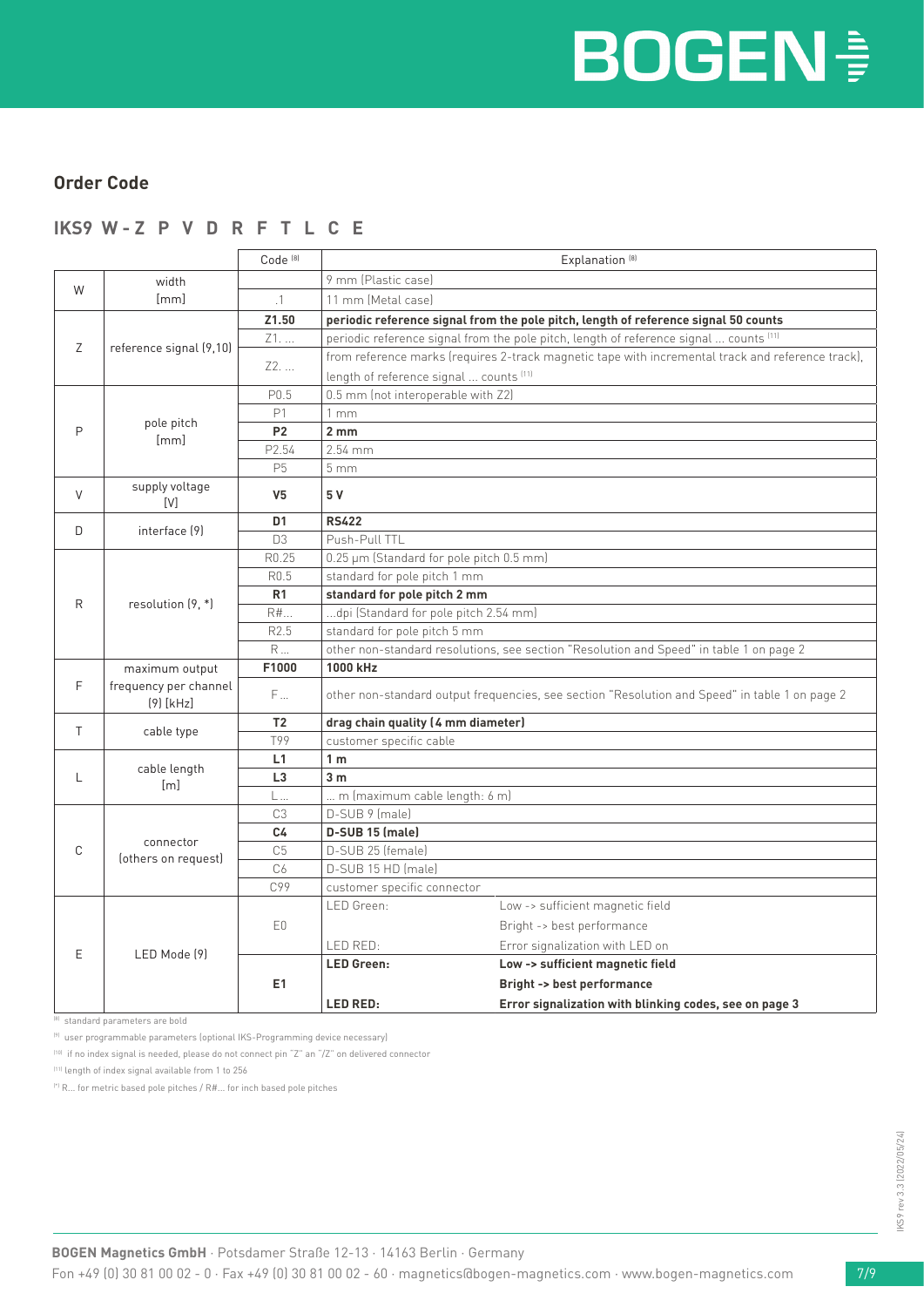# **BOGEN<sup>®</sup>**

#### **Ordering Example**

|                                      | IKS9 Magnetic Sensing Head,                                         |
|--------------------------------------|---------------------------------------------------------------------|
|                                      | width 9 mm,                                                         |
|                                      | with periodic reference signal,                                     |
|                                      | reference length 50 counts,                                         |
|                                      | 2 mm pole pitch,                                                    |
|                                      | voltage 5V,                                                         |
| IKS9-Z1.50P2V5D1R1F1000T2L2C4E1      | interface RS422,                                                    |
|                                      | 1 µm resolution,                                                    |
|                                      | max. output frequency 1000 kHz,                                     |
|                                      | Drag chain quality (4 mm diameter),                                 |
|                                      | cable length 2 m,                                                   |
|                                      | D-SUB 15 (male) connector,                                          |
|                                      | error signalization with blinking error codes                       |
|                                      | IKS9 Magnetic Sensing Head,                                         |
|                                      | width 11 mm,                                                        |
|                                      | with reference signal from reference marks (2-track magnetic tape), |
|                                      | reference length 1 count,                                           |
|                                      | 5 mm pole pitch,                                                    |
|                                      | voltage 7-32 V (broad-range),                                       |
| IKS9.1-Z2.1P5V24D3R125F100T2L5.5C5E0 | interface Push-Pull TTL,                                            |
|                                      | 125 µm resolution,                                                  |
|                                      | max. output frequency 100 kHz,                                      |
|                                      | Drag chain quality (4 mm diameter),                                 |
|                                      | cable length 5.5 m,                                                 |
|                                      | D-SUB 25 (female) connector,                                        |
|                                      | error signalization with LED RED on                                 |

#### BOGEN can provide customised resolutions and cables. This is an example for a customized order code:

|                                                | IKS9 Magnetic Sensing Head,                                         |
|------------------------------------------------|---------------------------------------------------------------------|
|                                                | width 11 mm,                                                        |
|                                                | with reference signal from reference marks (2-track magnetic tape), |
|                                                | reference length 50 count,                                          |
|                                                | 2 mm pole pitch,                                                    |
| IKS9.1-Z2.50P2V5D1R0.244140625F3500T99L0.3C4E1 | voltage 5 V, interface RS422,                                       |
|                                                | 0.244140625 µm resolution,                                          |
|                                                | max. output frequency 3500 kHz,                                     |
|                                                | customer specific cable length 0.3 m,                               |
|                                                | D-SUB 15 (male) connector,                                          |
|                                                | error signalization with blinking error codes                       |